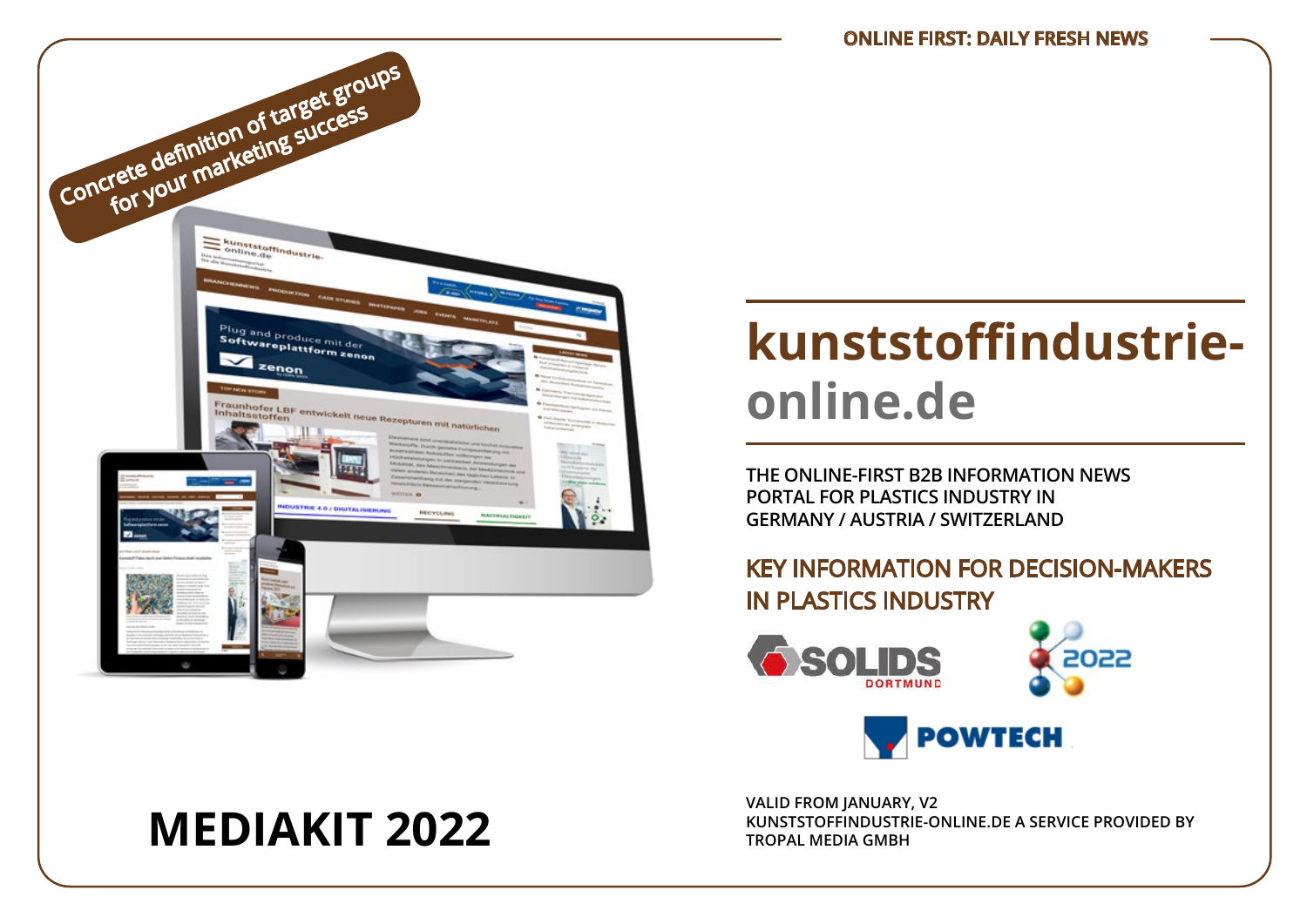**Your target group prefers digital B2B trade media.** Tropal Media is the online-first B2B publisher.

**… der 7,4 Mio. ... of the 7.4 million** 

**Entscheider**  80 **decision-makers use** 

**Professionellen professional** 

#### **Most important websites for professional work** vertreterninger instituten t websites for prof



### **Use of digital specialist media offerings** Nutzung digitaler Fachmedien-Angebote

**nutzung ließen Fachanden Specialist media**<br>Print-Nutzungsorte Fachzeitschriften

**B2B-Entscheides**<br>B2B-Bisse 2017, *B*2B-Bisse *B*  $(Na)$ sis.  $474$  users)

1 7,1 Mio.

am Arbeitsplatz

zu Hause

(Basis: 502 Nutzer)

(Basis: 494 Nutzer)

**96%**



## Preferred channel for content

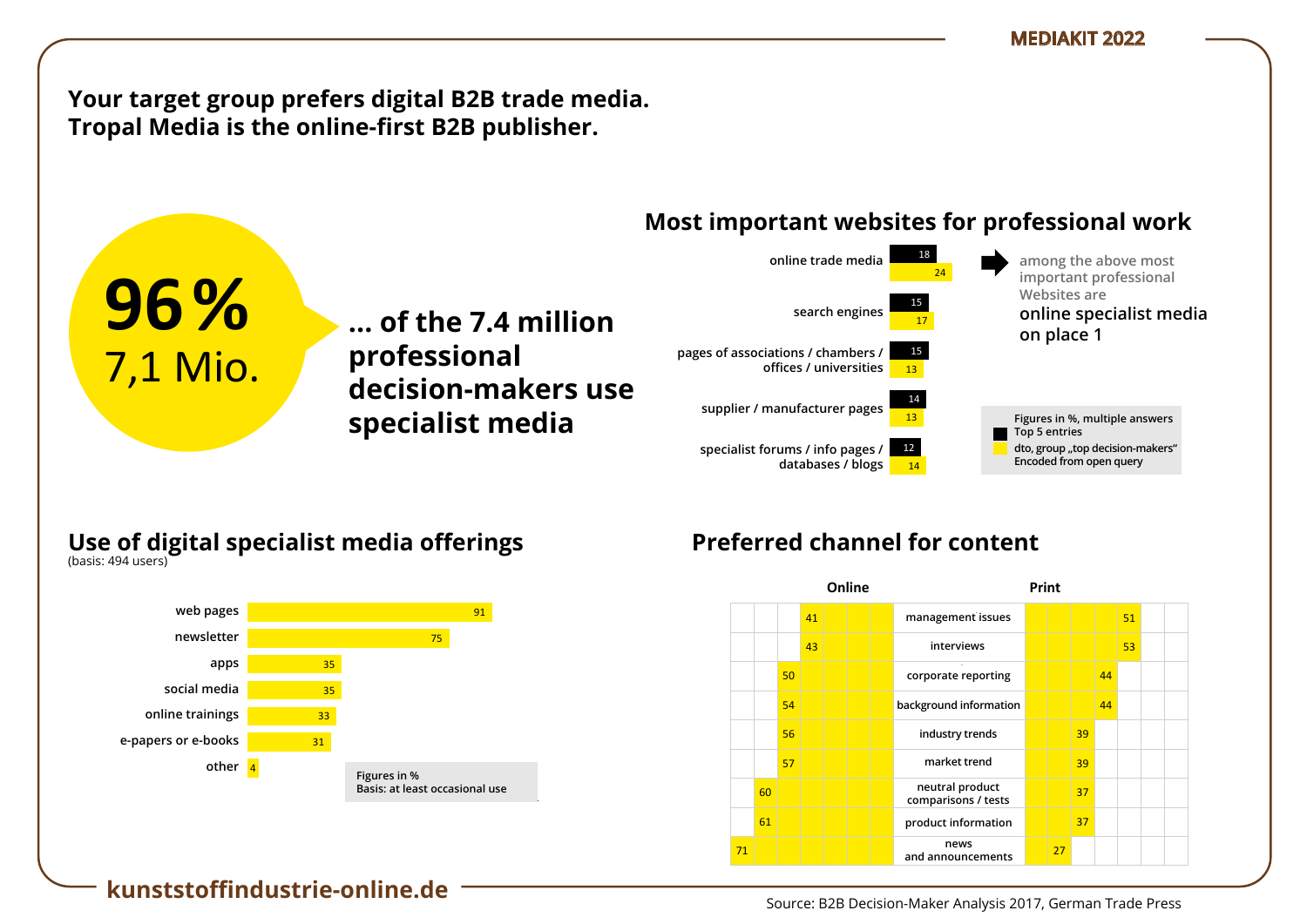## **Table of Contents**

| <b>PROFILE</b>    | page 4  |
|-------------------|---------|
| <b>THEMES</b>     | page 5  |
| <b>FORMATS</b>    | page 7  |
| <b>PRICES</b>     | page 11 |
| <b>JOB MARKET</b> | page 14 |
| <b>TECH SPECS</b> | page 15 |
| <b>CONTACT</b>    | page 16 |
| <b>PORTFOLIO</b>  | page 17 |
| T&Cs              | page 18 |

Tropal Media is a member of BVDW and Deutsche Fachpresse.



| <b>Publication:</b> | Online                               |
|---------------------|--------------------------------------|
| Frequency:          | 24/7                                 |
| Coverage (monthly): | 4,400 users, 6,282 page impressions* |
| <b>Volume:</b>      | 4. volume 2022                       |
| <b>Publisher:</b>   | Tropal Media GmbH                    |
|                     | Mergenthalerallee 73-75              |
|                     | 65760 Eschborn                       |
|                     | Germany                              |
|                     | https://www.tropal-media.de          |

## **kunststoffindustrie-online.de**

\*Data basis: Matomo Q3/2021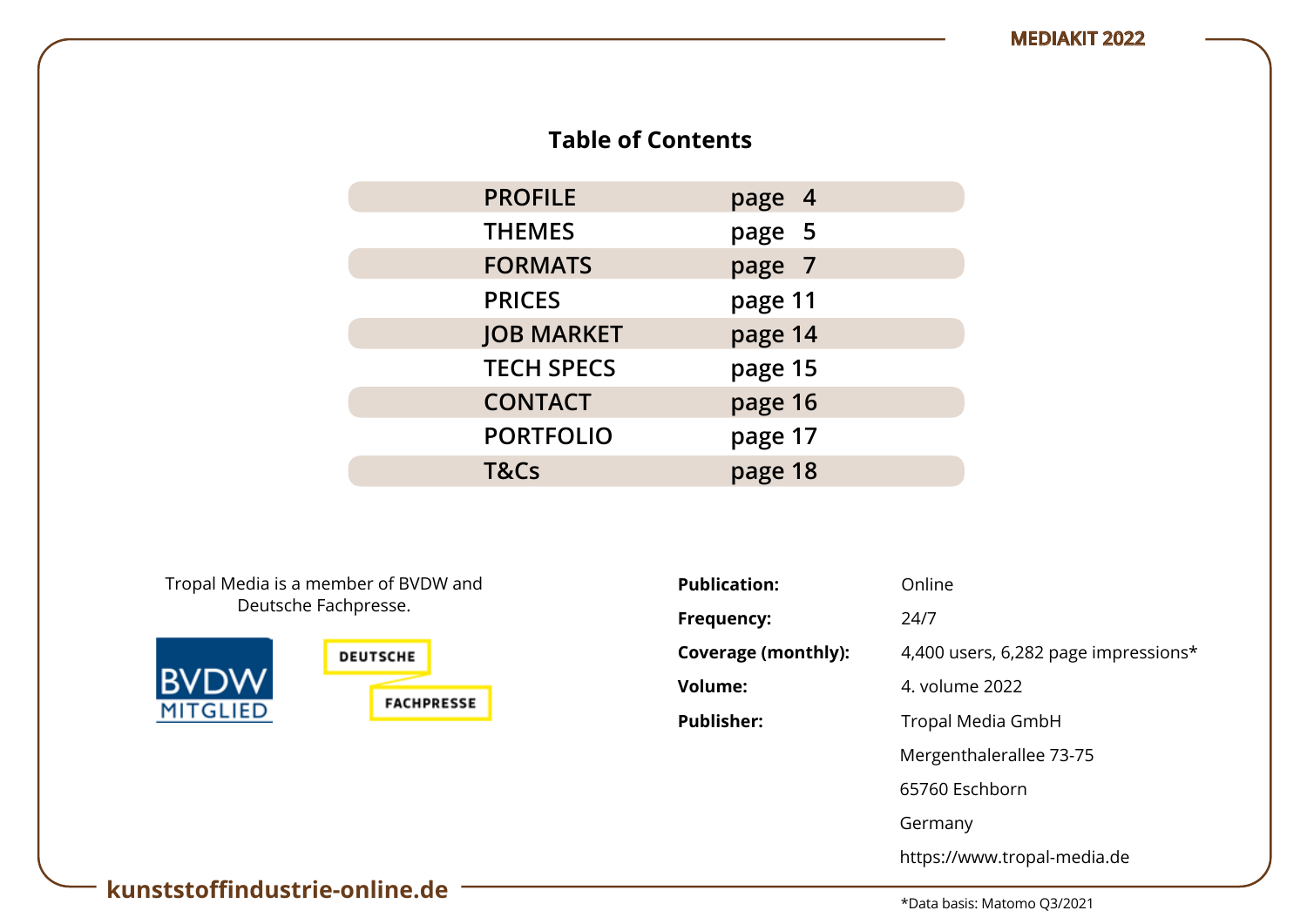## **PROFILE | THEMES | FORMATS | PRICES | JOB MARKET | TECH SPECS | CONTACT | T&Cs**

## **Profile**

kunststoffindustrie-online.de is the German-speaking B2B technology and business portal for the the plastics industry. It serves as online-first information portal the entire range of topics in the in the world of plastics.

As a leading trade portal kunststoffindustrie-online.de reports daily on:

- current industry news & product innovations
- exciting case studies & white papers
- trade fairs and events

In 2022 we will be highlighting these topics in specials:

- Solids Dortmund
- Circular economy & Recycling
- Digitalization / IoT / Smart Factory
- Powtech
- Motek
- K

The buvers guide "Marketplace and the interview format "K-Talk round off the information on offer.

## **Target group & reader structure**

Our readers are the engineers, technicians and all those involved in the decision-making process for the investment and purchase of capital goods at the plastic industry and production.

According to the latest

pharmaindustrie-online. de survey of 2019, more than 2/3 of the target group uses online industry portals several times a week as a source of information.



## **Green Information**

Sustainability, environmental and resource protection are key for kunststoffindustrie-online.de - not only in our news and reports - also in our daily business.

- Hosting of our website works climate-neutral in Germany.
- We pay compensation in CO2 reducing projects for all of our printed marketing materials.
- We travel with public transportation.
- We use green electricity.
- We are working closely to a paper-free office.

Saving resources such as paper is naturally for us as a provider of online platforms.

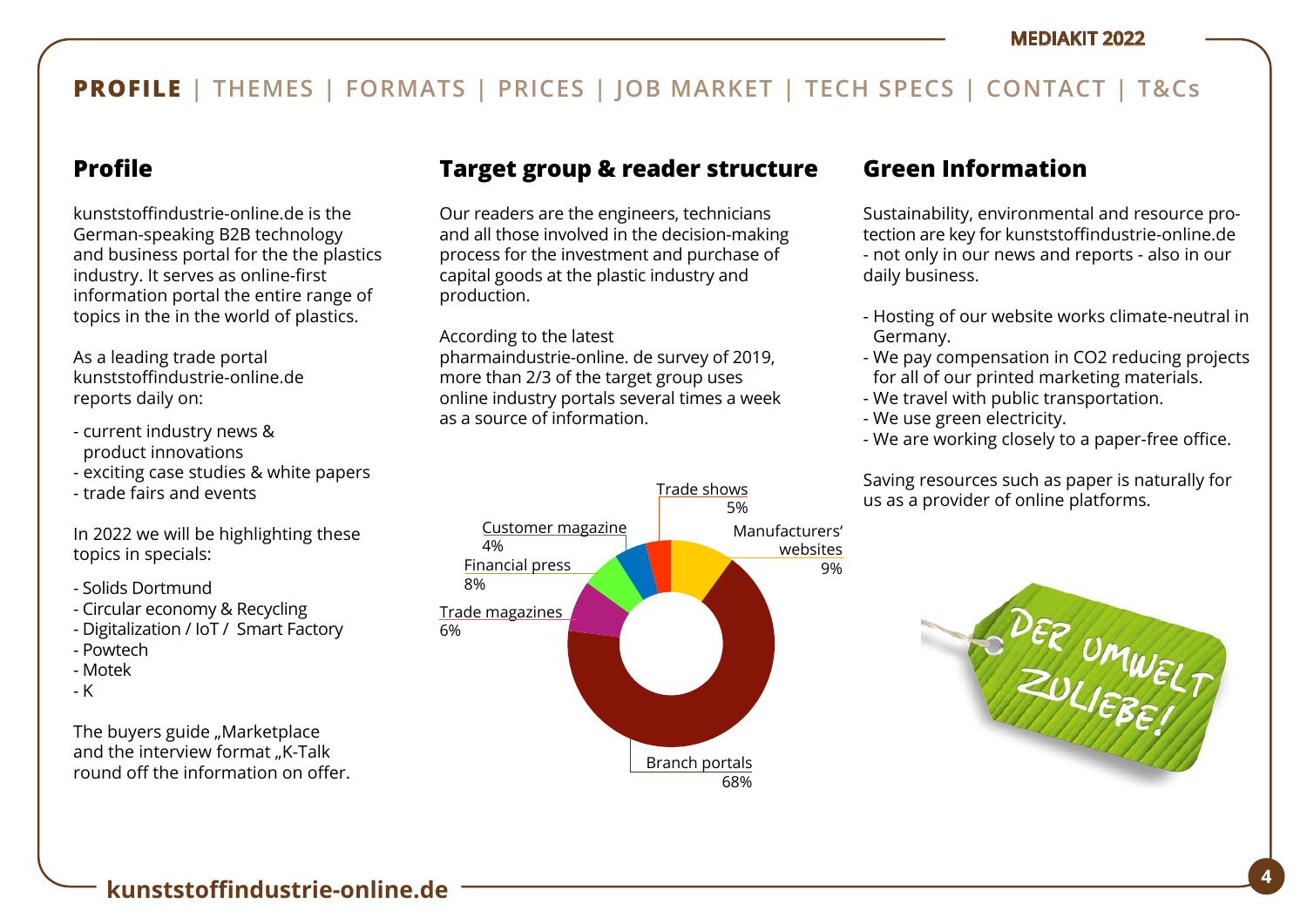## **PROFILE | THEMES | FORMATS | PRICES | JOB MARKET | TECH SPECS | CONTACT | T&Cs**

**Themes & Dates**



\* in case of trade fair cancellations, we guarantee the appropriate thematic environment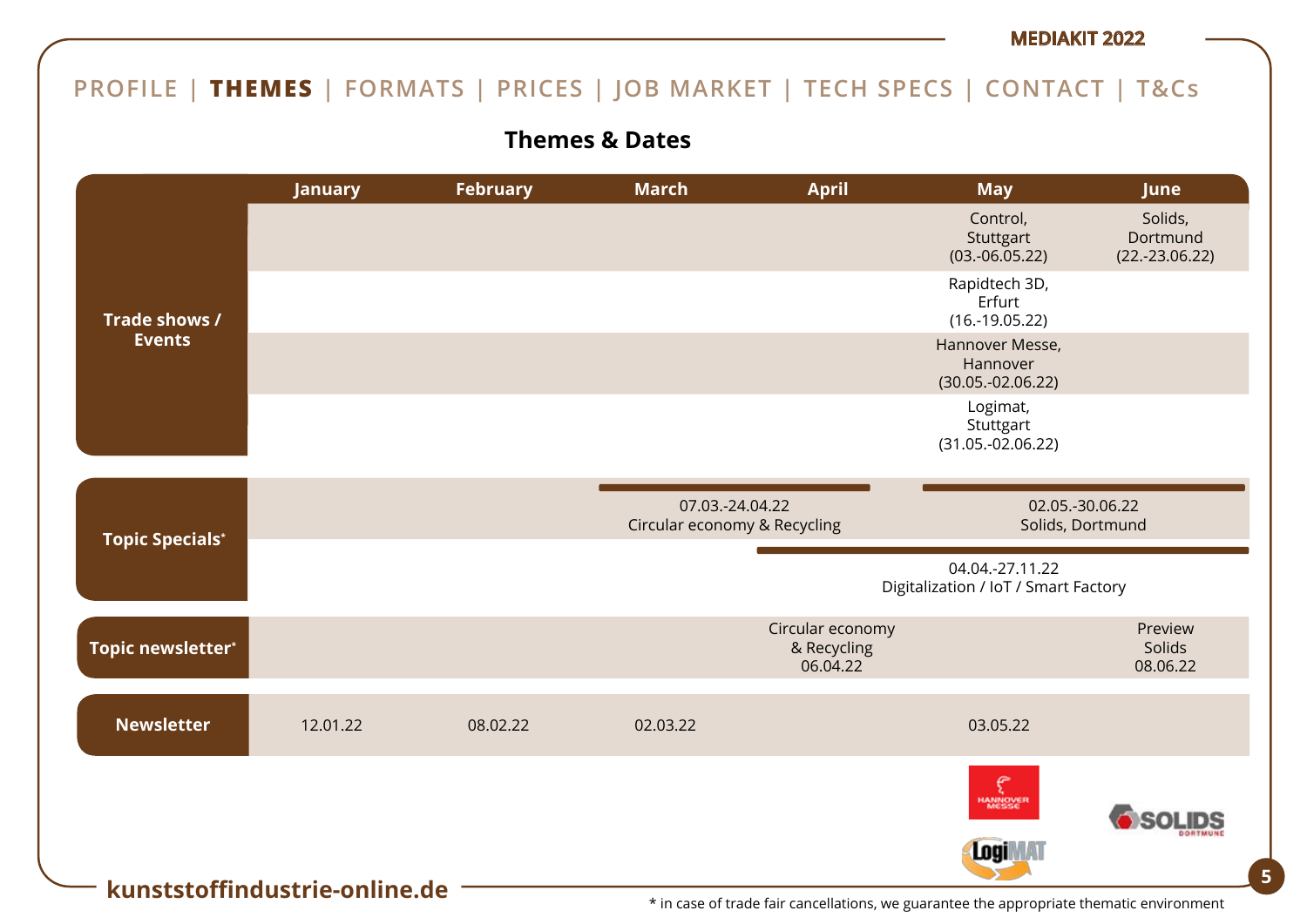## **PROFILE | THEMES | FORMATS | PRICES | JOB MARKET | TECH SPECS | CONTACT | T&Cs**

## **Themes & Dates**

|                                | July     | <b>August</b> | <b>September</b>                                        | <b>October</b>                                  | <b>November</b>                                            | <b>December</b> |
|--------------------------------|----------|---------------|---------------------------------------------------------|-------------------------------------------------|------------------------------------------------------------|-----------------|
| Trade shows /<br><b>Events</b> |          |               | Fachpack,<br>Nuremberg<br>$(27.-29.09.22)$              | Parts-2-Clean,<br>Stuttgart<br>$(11.-13.10.22)$ | Formnext,<br>Frankfurt a.M.<br>$(15.-18.11.22)$            |                 |
|                                |          |               | Powtech,<br>Nuremberg<br>$(27.-29.09.22)$               | К,<br>Dusseldorf<br>$(19.-26.10.22)$            |                                                            |                 |
|                                |          |               | 04.04.-27.11.22<br>Digitalization / IoT / Smart Factory |                                                 |                                                            |                 |
| <b>Topic Specials*</b>         |          |               | 05.09.-09.10.22<br>Powtech                              |                                                 |                                                            |                 |
|                                |          |               |                                                         | 05.09.-06.11.22<br>K                            |                                                            |                 |
|                                |          |               | Preview<br>Powtech<br>14.09.22                          | Preview<br>Κ<br>12.10.22                        | Digitalization / IoT /<br><b>Smart Factory</b><br>09.11.22 |                 |
| Topic newsletter*              |          |               | Preview<br>K<br>28.09.22                                |                                                 |                                                            |                 |
| <b>Newsletter</b>              | 13.07.22 | 10.08.22      |                                                         |                                                 |                                                            | 07.12.22        |
|                                |          |               | <b>POWTECH</b>                                          | 2022                                            | formnext                                                   |                 |
| kunststoffindustrie-online.de  |          |               |                                                         |                                                 |                                                            |                 |

\* in case of trade fair cancellations, we guarantee the appropriate thematic environment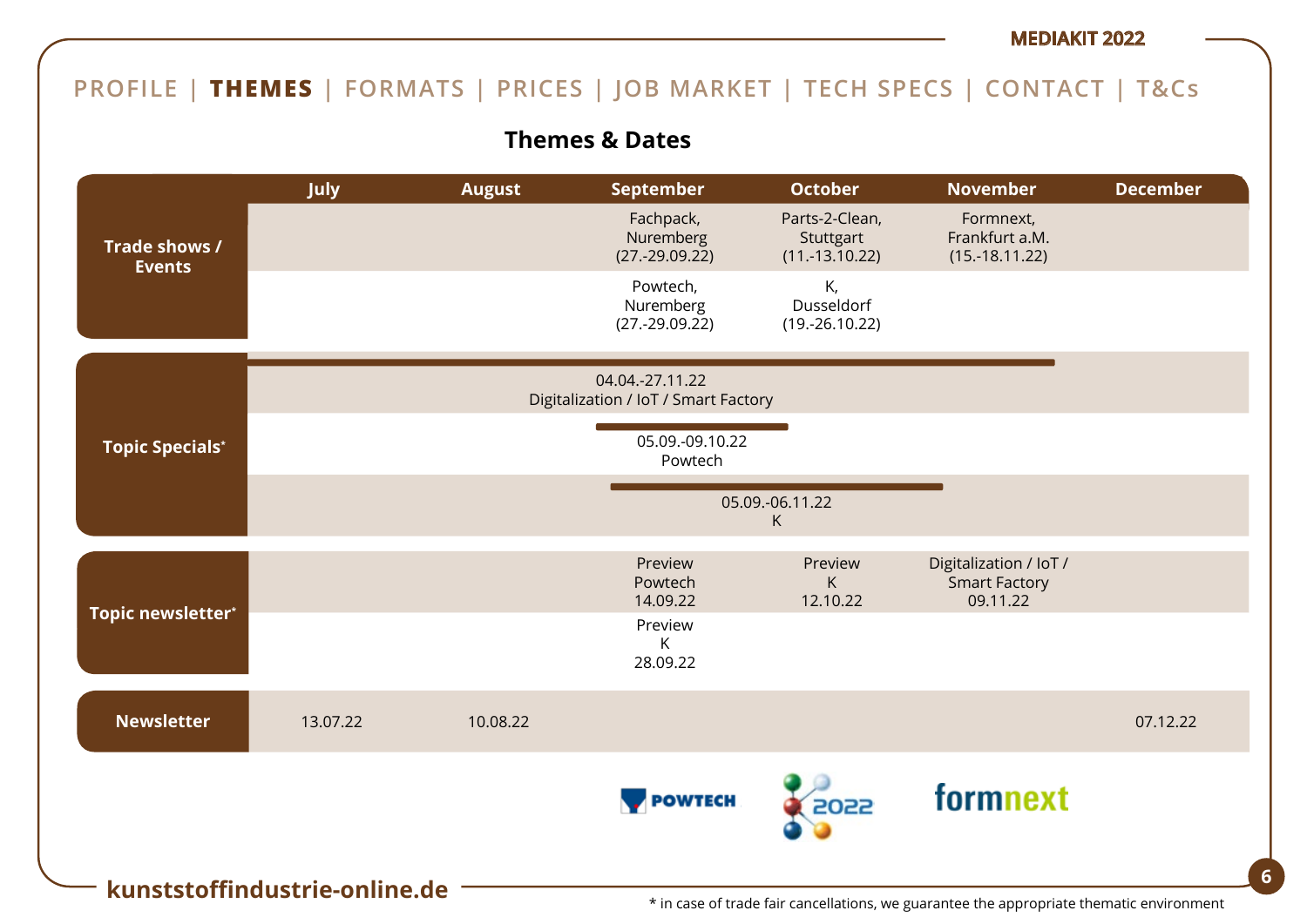## **PROFILE | THEMES | FORMATS | PRICES | JOB MARKET | TECH SPECS | CONTACT | T&Cs**



## Homepage Desktop **Portal: Display-Formats** Subpage Desktop

**2 2** Superbanner 728x90 pixel or Fullbanner 468x60 pixel **1 A**



Superbanner 728x90 pixel or Fullbanner 468x60 pixel



Billboard Banner 845x250 pixel Mobile: Fullbanner 468x60 pixel

Wide Skyscraper 160x600 pixel or Standard Skyscraper 120x600 pixel Mobile: Fullbanner 468x60 pixel **3**

Medium Rectangle 300x250 pixel **4**

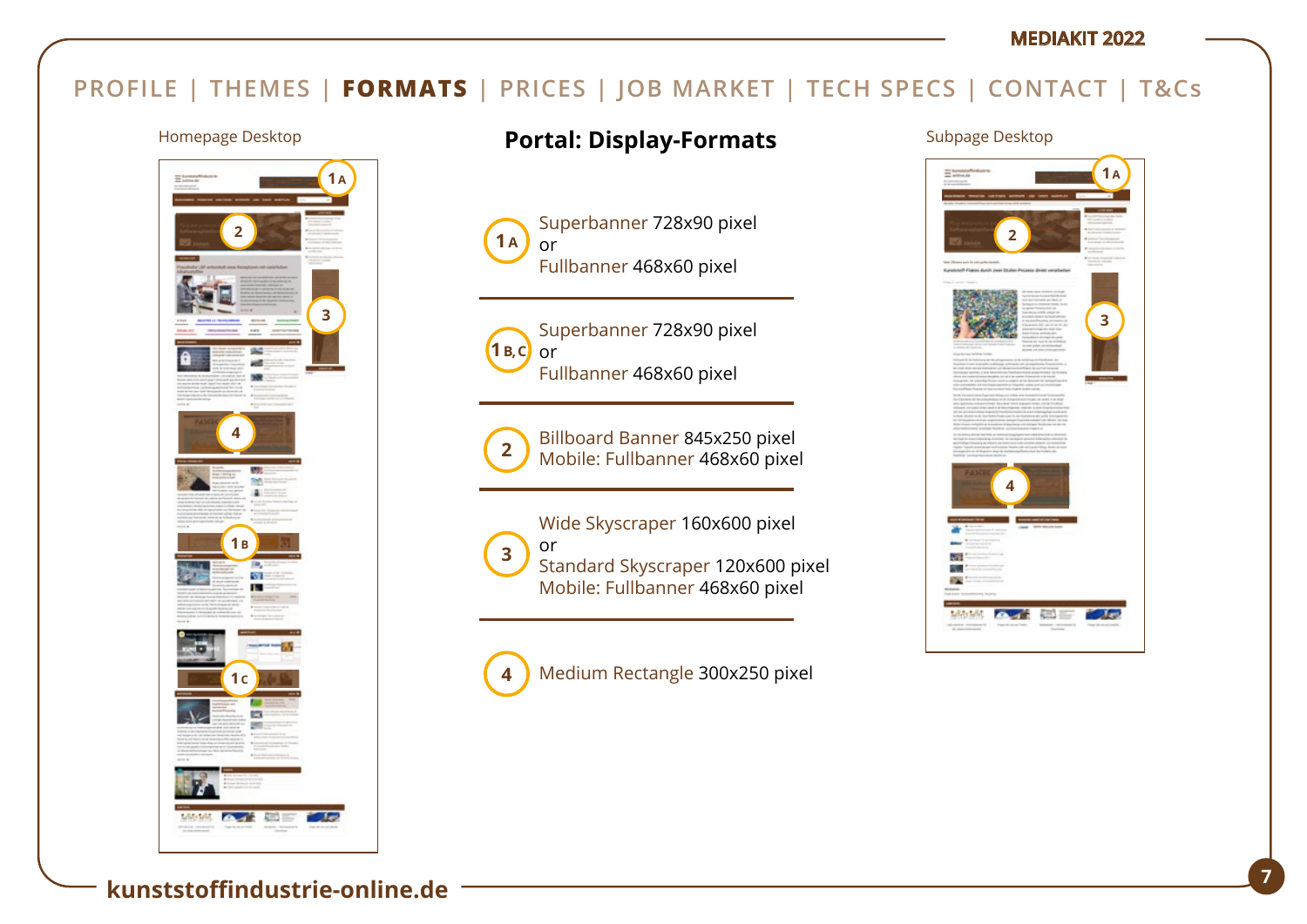## **PROFILE | THEMES | FORMATS | PRICES | JOB MARKET | TECH SPECS | CONTACT | T&Cs**

Top Story

links

**6**

**7**

**9**

**10**

**8**

links

Surf tips

Video / Webcast



# Homepage Desktop **Portal: Content- and Special-Formats** Subpage Desktop

Text, pictures, video integration,

Text, pictures, video integration,

Product/Topic Advertorial

Premium company entry

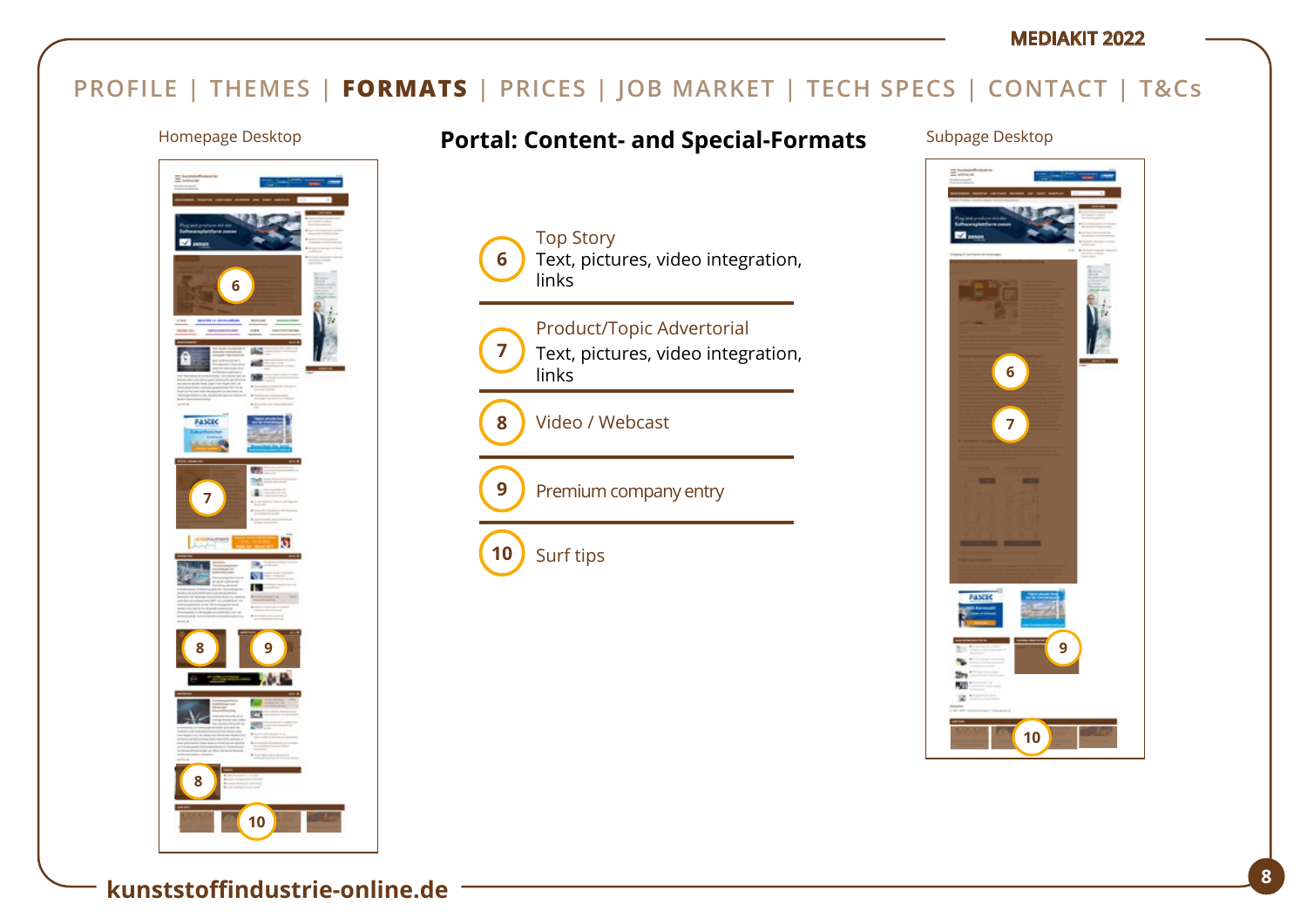

## **Newsletter: Display- and Content-Formats**

Fullbanner 468x60 pixel or Billboard Banner 600x200 pixel **1**

#### Top-Advertorial



**3**

Appears in the newsletter as one one of the first advertorials between high-quality editorial environment Picture, headline, teaser text, link to landing page

### Product/Topic advertorial

Picture, headline, teaser text, link to the website advertorial

Surf tips **4**

### **Newsletter readers**

Executives, engineers, technicians as well as all other decisionmakers for purchasing of investment goods at the pharma production and pharmaceutical.

### **Newsletter subscribers**

Recipients: 1,489 (Status: October, 2021)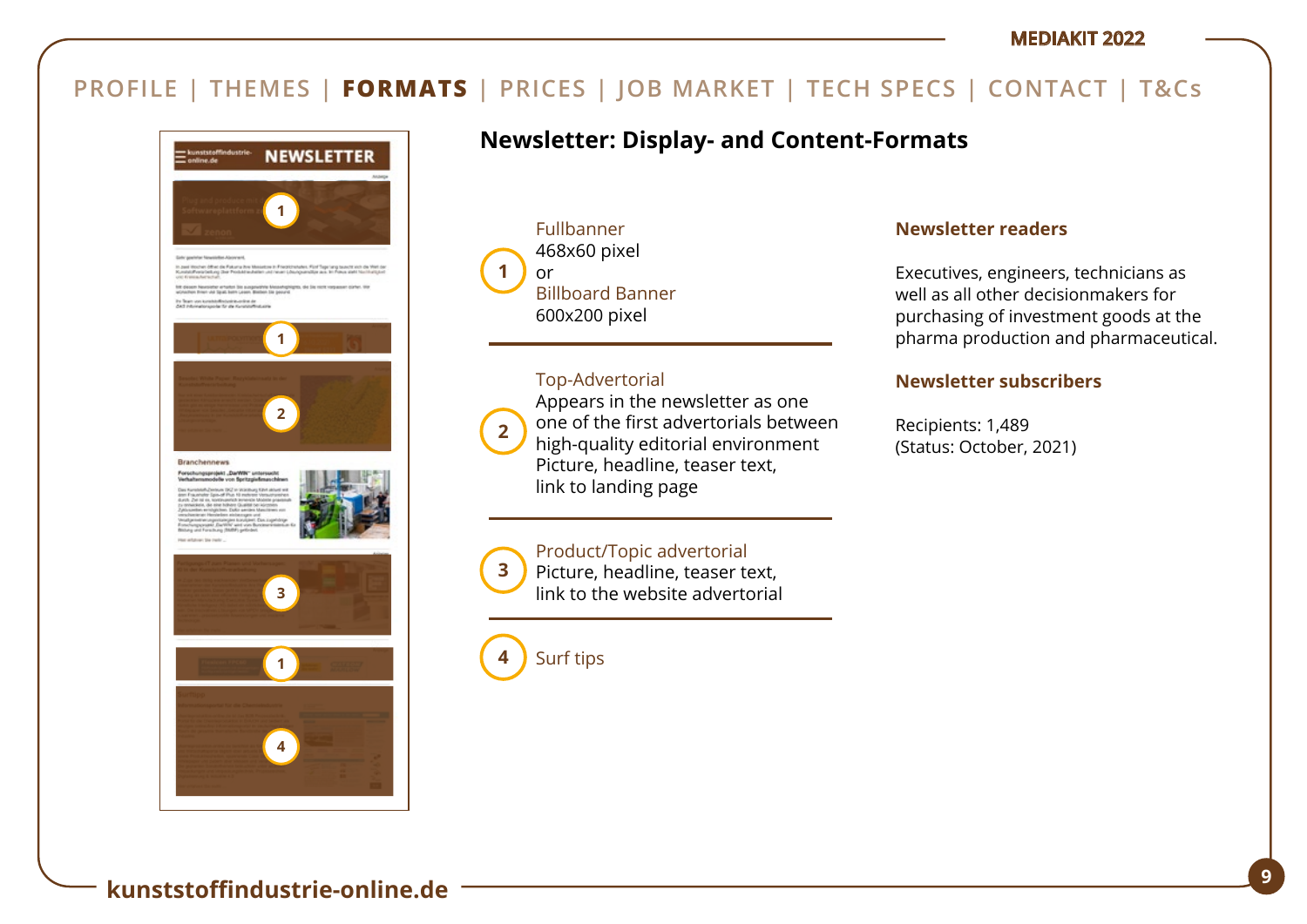## **Content and special advertising formats in detail**

### **Product advertorial**

Appears on the homepage as an article in the product category or in a booked special.

- Up to four images possible
- With a link to their company website
- Article stays on the homepage for the booked period of time, of which there is a longer time in the first three items of the news category
- Additional information can be stored for download in PDF format

### **Topic advertorials**

Appears on the homepage as an article in the category management, events or case studies

- Up to four images possible
- With a link to their company website
- article stays on the homepage for the booked period of time, of which there is a longer time in the first three items of the news category
- Additional information can be stored for download in PDF format

### **Surf tip**

Present your online shop, new website or a special online campaign cost-effective in the surf tip category.

### **Market place premium company entries**

Premium entries are in first position in the market place, appear on the homepage and in contributions in a subject-relevant context. They are presented in a more clearly prominent way than basic entries. Also included are:

- Your company logo
- Company profile (approx. 1,000 characters)
- URL of the company website / fax number
- Up to ten search engine-relevant keywords
- Entry is in multiple categories (if not available, content will be expanded after considaration)

### **Whitepaper**

With a whitepaper you can demonstrate the innovative power and solution skills of your business.

Your whitepaper appears immediately on the homepage and is linked directly to your website or a corresponding file. The booking period of time is for three or six months.

### **Webcast**

Webcasts are a reliable source of information for engineers and technicians and offer help in decision-making. This presents your business and your products as video stream or on-demand movie.

### **Microsite**

A microsite on kunststoffindustrie-online.de is an independent marketing site for your strategic advertising. Your target subject and your messages are presented professionally and illuminated from various perspectives on the microsite.

Your website is linked to directly from the microsite. Get in touch with us if you are interested in this attractive online advertising opportunity. We would be happy to assist you with the design. We provide you with a comprehensive communication package.

### **Top advertorial**

- Appears in the newsletter as one of the first advertorials between high-quality editorial environment
- Includes preview picture/image, teaser text, link
- Direct link from newsletter to your landing page

### **Product/topic advertorial**

- Appears in the newsletter for the booked subject
- Contains preview image and teaser text with link to article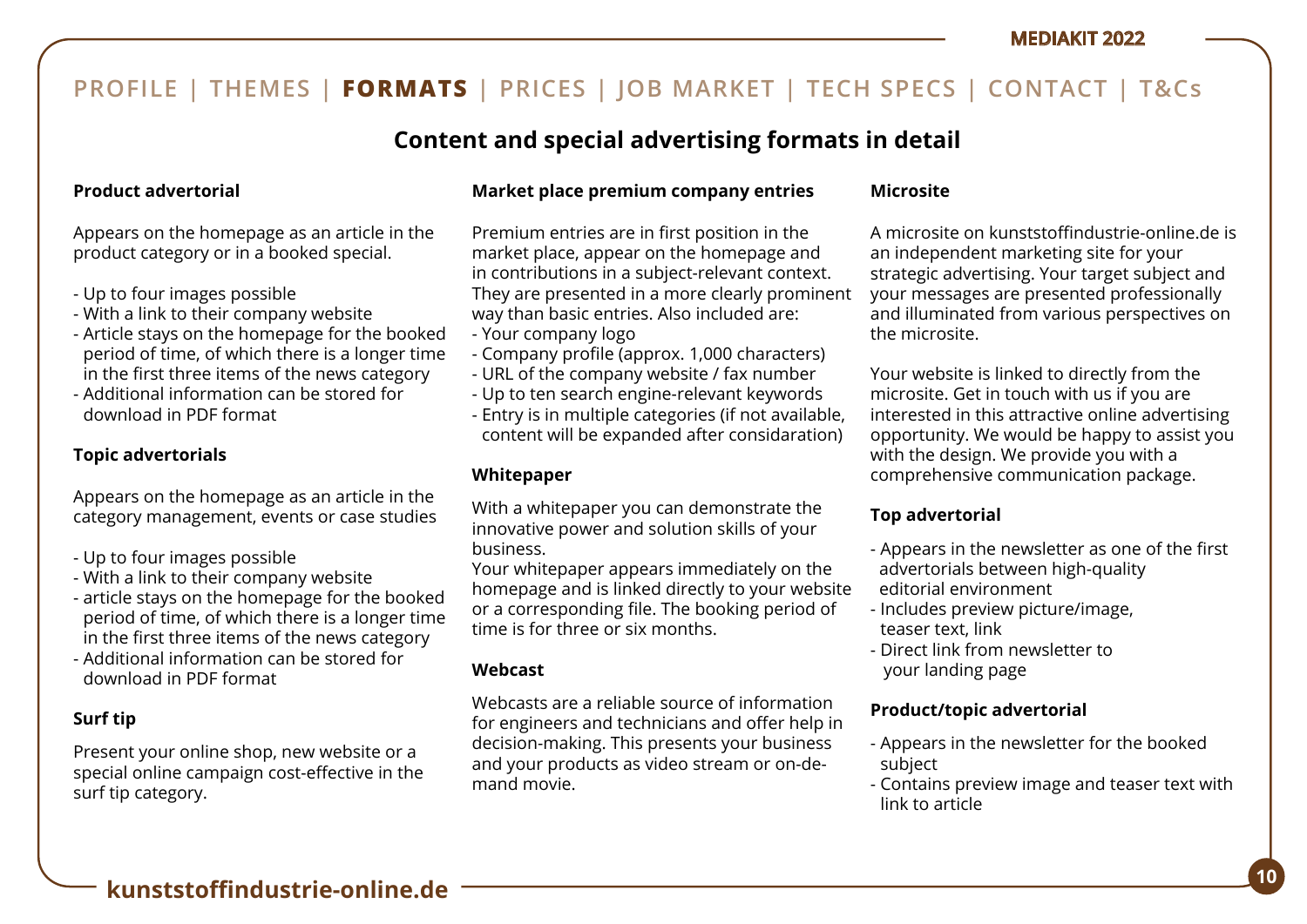## **PROFILE | THEMES | FORMATS | PRICES | JOB MARKET | TECH SPECS | CONTACT | T&Cs**

### **Banner portal**

|                      | <b>FORMATS</b> | <b>PRICES</b> | <b>RUNTIME</b> | <b>PLACEMENT</b> |
|----------------------|----------------|---------------|----------------|------------------|
| Billboard Banner*    | 845x250 pixel  | € 3,100       | 1 month        | <b>RoS</b>       |
| Super Banner (A)     | 728x 90 pixel  | € 1,090       | 1 month        | <b>RoS</b>       |
| Super Banner (B,C)   | 728x 90 pixel  | € 845         | 1 month        | Homepage         |
| Fullbanner (A)       | 468x 60 pixel  | € 790         | 1 month        | <b>RoS</b>       |
| Fullbanner (B,C)     | 468x 60 pixel  | € 560         | 1 month        | Homepage         |
| Standard Skyscraper* | 120x600 pixel  | € 1,200       | 1 month        | <b>RoS</b>       |
| Wide Skyscraper*     | 160x600 pixel  | € 1,590       | 1 month        | <b>RoS</b>       |
| Medium Rectangle     | 300x250 pixel  | € 1,240       | 1 month        | <b>RoS</b>       |

All banners are run of site (RoS), rotating (max. 3 additional banners)

\* on mobile devices, an alternative fullbanner will be displayed

## **Additional Advertising Formats Website**

| <b>Top Story</b>          |                                                            | € 1,200 | 1 week    |  |
|---------------------------|------------------------------------------------------------|---------|-----------|--|
|                           |                                                            | € 2,300 | 2 weeks   |  |
|                           |                                                            | €4,400  | 4 weeks   |  |
| Product/Topic advertorial |                                                            | € 890   | 3 weeks   |  |
| Video/Webcast             | 300x250 pixel                                              | € 990   | 1 month   |  |
| Surf tip                  |                                                            | € 320   | 1 month   |  |
|                           | Whitepaper - promotion package (newsletter & social media) | € 600   | 3 months  |  |
| Premium company entry     |                                                            | € 750   | 12 months |  |
| Microsite                 |                                                            | € 3,760 | 3 months  |  |
|                           |                                                            | € 6,500 | 6 months  |  |



## **Banners & Additional Advertising Formats Newsletter**

| Fullbanner                                                                           | 468x 60 pixel | € 720   |
|--------------------------------------------------------------------------------------|---------------|---------|
| <b>Billboard Banner</b>                                                              | 600x200 pixel | € 1,850 |
| Top-Advertorial                                                                      |               | €850    |
| Product/Topic advertorial (in combination with website advertorial) $\epsilon$ 1,490 |               |         |
| Surf tip                                                                             |               | € 295   |
| Stand-Alone-Newsletter                                                               |               | € 2,750 |

## **<sup>11</sup> kunststoffindustrie-online.de**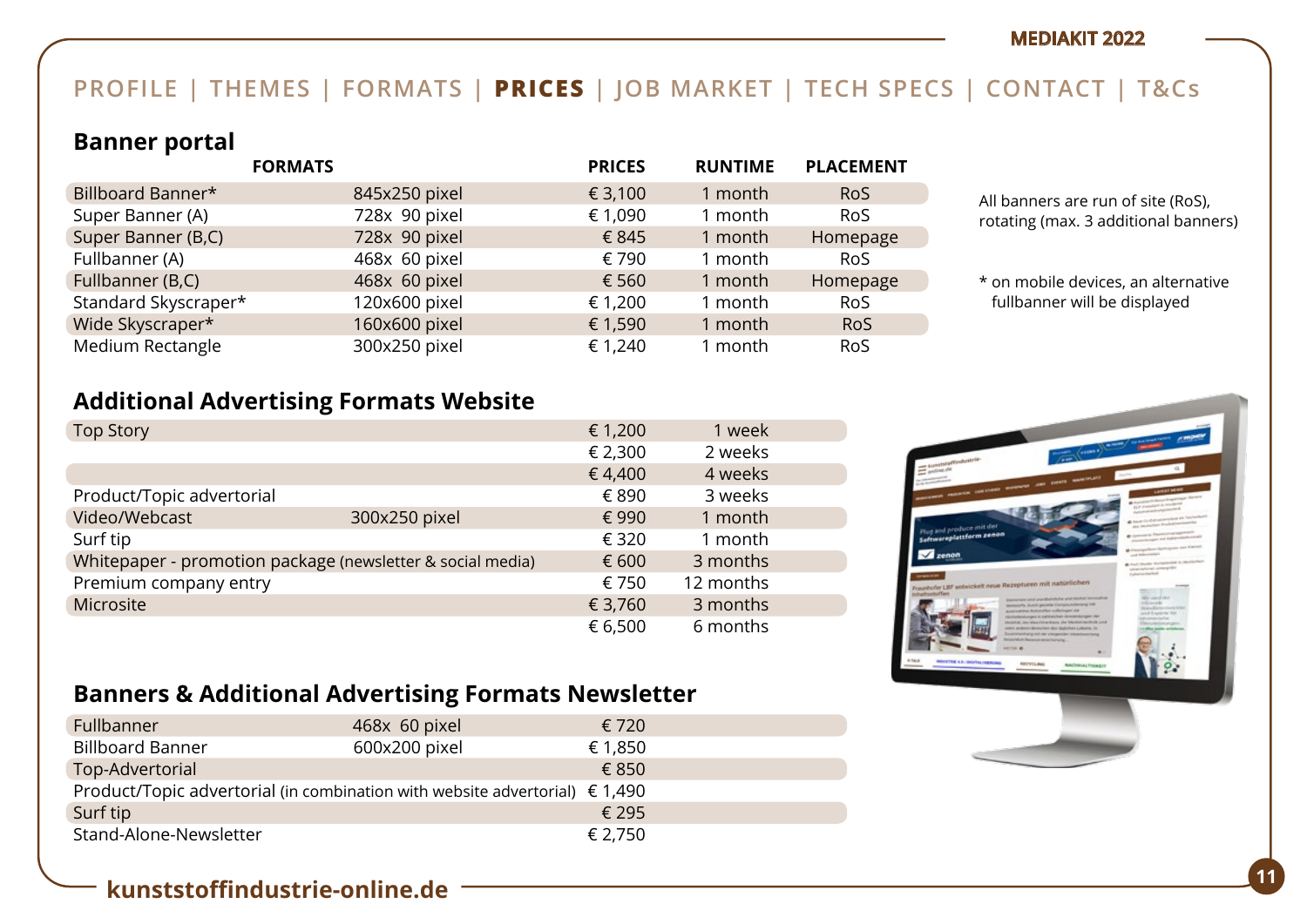

### **<sup>12</sup> kunststoffindustrie-online.de**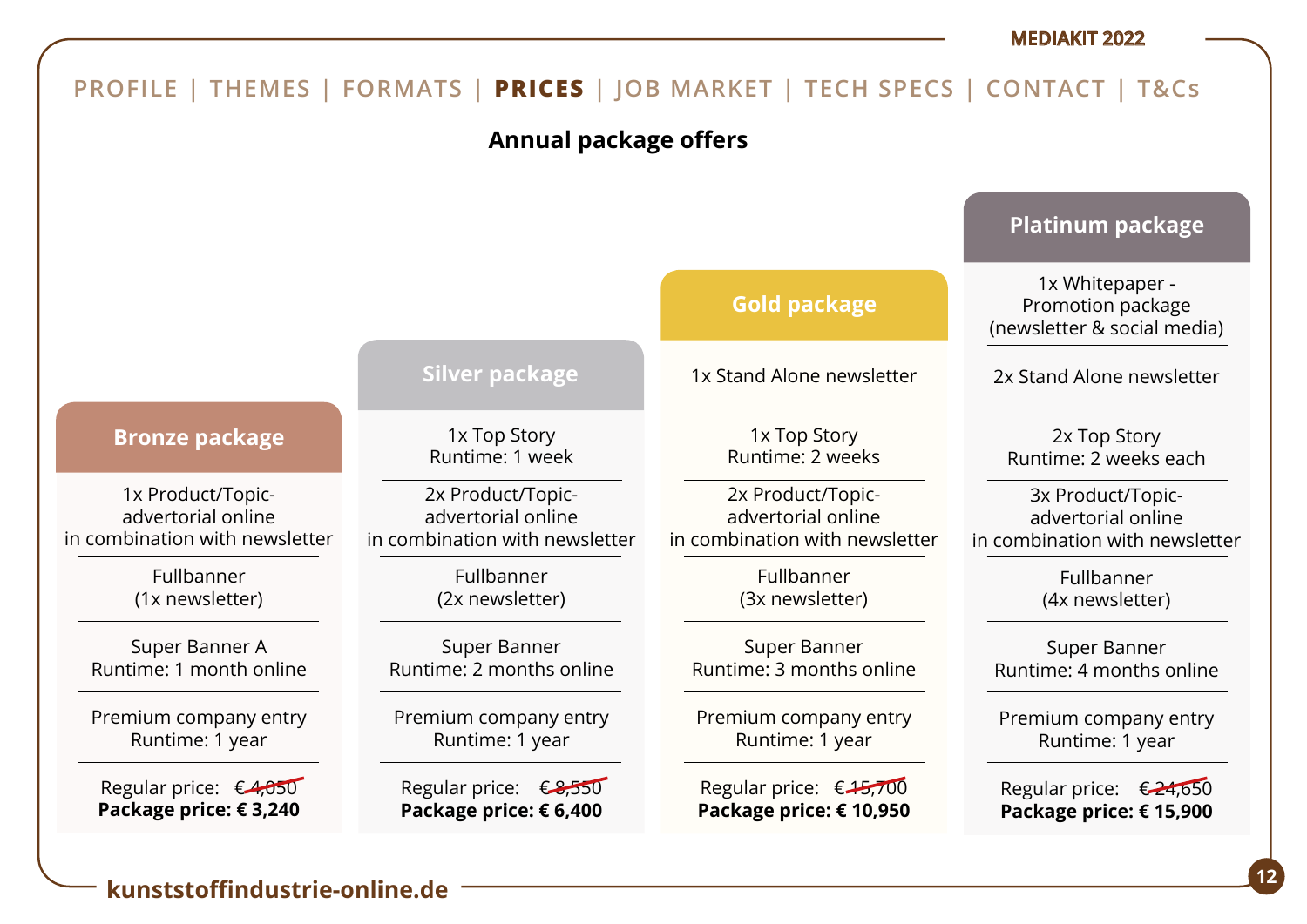#### 1x Top Story Runtime: 1 week Fullbanner (1x Newsletter) Super Banner Runtime: 2 months online 1x Product/Topicadvertorial online in combination with newsletter Regular price: €5,590 **Package price: € 4,400 Basic package** 1x Stand Alone newsletter 1x Topstory Runtime: 2 weeks Fullbanner (1x Newsletter) Medium Rectangle - Online Runtime: 2 months online 1x Product/Topicadvertorial online in combination with newsletter Regular price: <del>€9,740</del> **Package price: € 7,300 Komfort package** 1x Stand Alone newsletter 1x Topstory Runtime: 4 weeks Billboard Banner (1x Newsletter) Billboard Banner- Online Runtime: 2 months online 1x Product/Topicadvertorial online in combination with newsletter Regular price: € 16,690 **Package price: € 11,600 Premium package Campaign and trade fair promotion offers** 2022 trade fairs that oblige kunststoffindustrie-online.de \* offers you special media packages for your trade fair and product campaigns **PROFILE | THEMES | FORMATS | PRICES | JOB MARKET | TECH SPECS | CONTACT | T&Cs**

## **<sup>13</sup> kunststoffindustrie-online.de**

#### \* also for other target groups and industries (see page 17)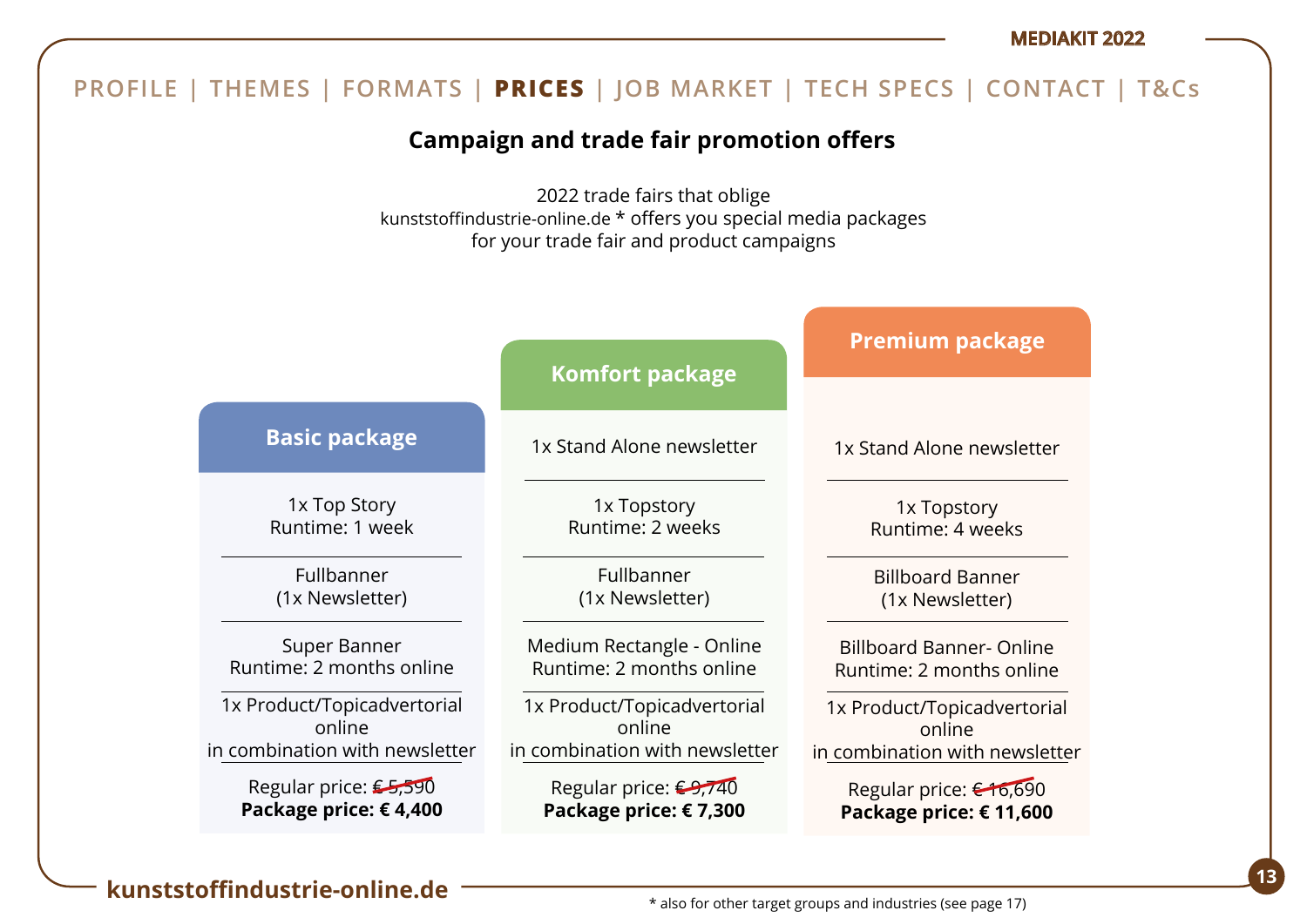

Users and engineers are searching on a daily base for challenging and interesting job opportunities on kunststoffindustrie-online.de job market. Our recommendation: Use it for recruiting - together we will find your suitable candidate for your vacancy:

### **Basic Top Job**

1 job advertisment on kunststoffindustrie-online. de (constantly on top and above the hit list) for 1 month, price: € 535

### **Premium Top Job**

1 job advertisment on kunststoffindustrie-online. de (constantly on top and above the hit list) + social media promotion for your job ad for 1 month, price: € 650

### **Premium Plus Top Job**

1 job advertisment on kunststoffindustrie-online.de + social media promotion for your job ad + kunststoffindustrie-online.de-newsletter promotion for your job ad for 1 month, price:  $\epsilon$  775 (constantly on top and above the hit list)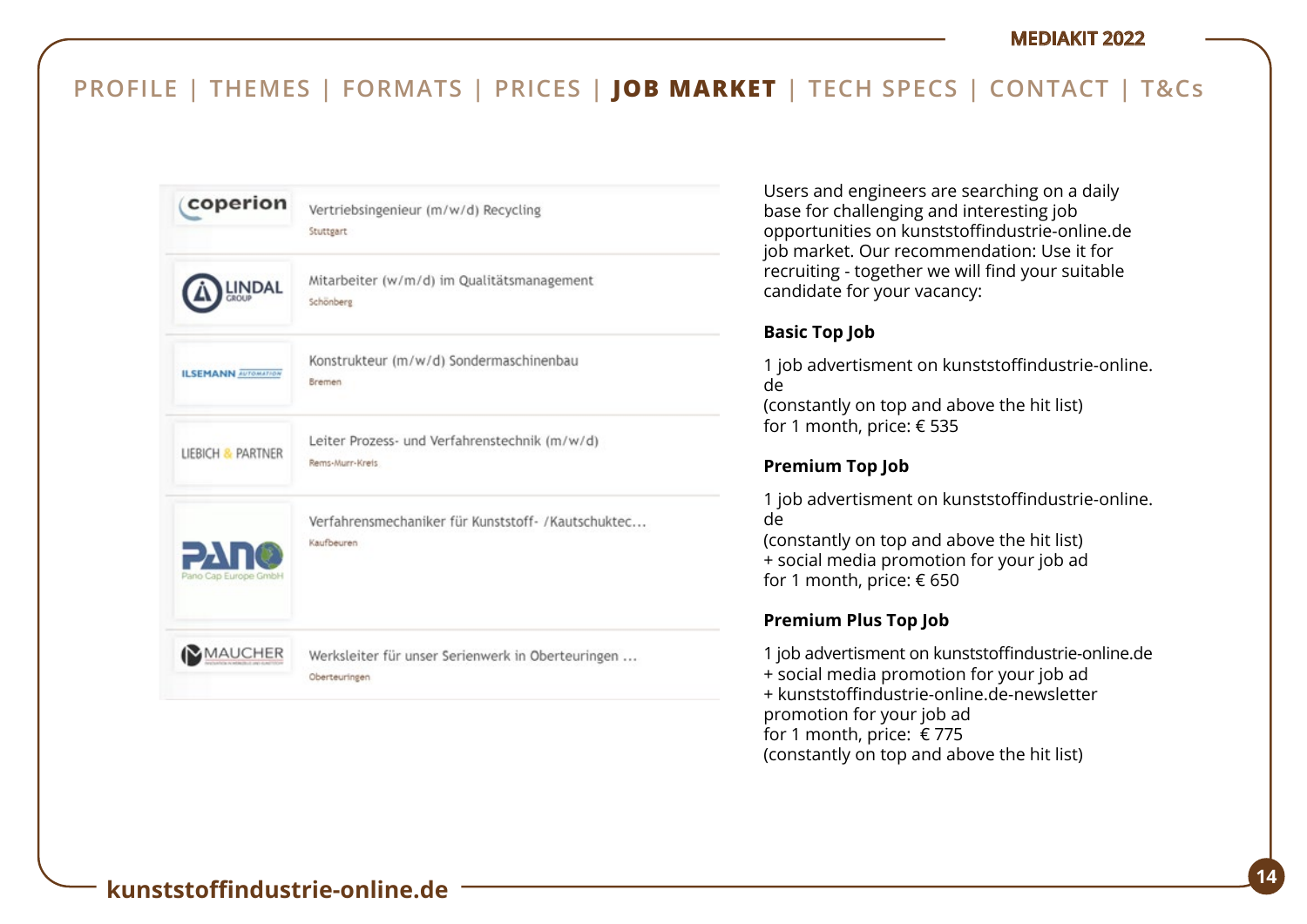## **Technical Data / Conditions**

Delivery address:

• Please send the advertising material to: werbemittel@tropal-media.de

Delivery time:

- Five working days before campaign start
- Delays due to late deliveries are not to be borne by us

Meta-information on delivery:

- Customer and campaign name
- Booking period
- Occupied site and placement
- Ad format and click URL
- Contact person for questions
- Alt text (optional)

JavaScript or html5 banner:

• The target URL must be included in the code. Due to the current BGH Cookie-Policy no hidden cookies.

File Formats Portal:

• GIF, JPG, PNG max. 45 KB\*

• HTML

Third-Party Banner integration via Java-Script can usually not be played back responsively will be. For the mobile playout, therefore, a additional banner (full banner 468x60 pixels) as jpg, gif or png necessary.

File formats Newsletter:

- GIF (not animated),
- JPG, PNG max. 45 KB\*
- Links without redirect
- \* The kb details given for each advertising medium are maximum sizes and are the total sum of all data defining the advertising medium.

Terms of payment:

30 days net, without discount. Further details can be found in the T&Cs on page 18.

Bank account details: Tropal Media GmbH Commerzbank IBAN: DE86 5004 0000 0276 6491 00 SWIFT Code: COBADEFFXXX

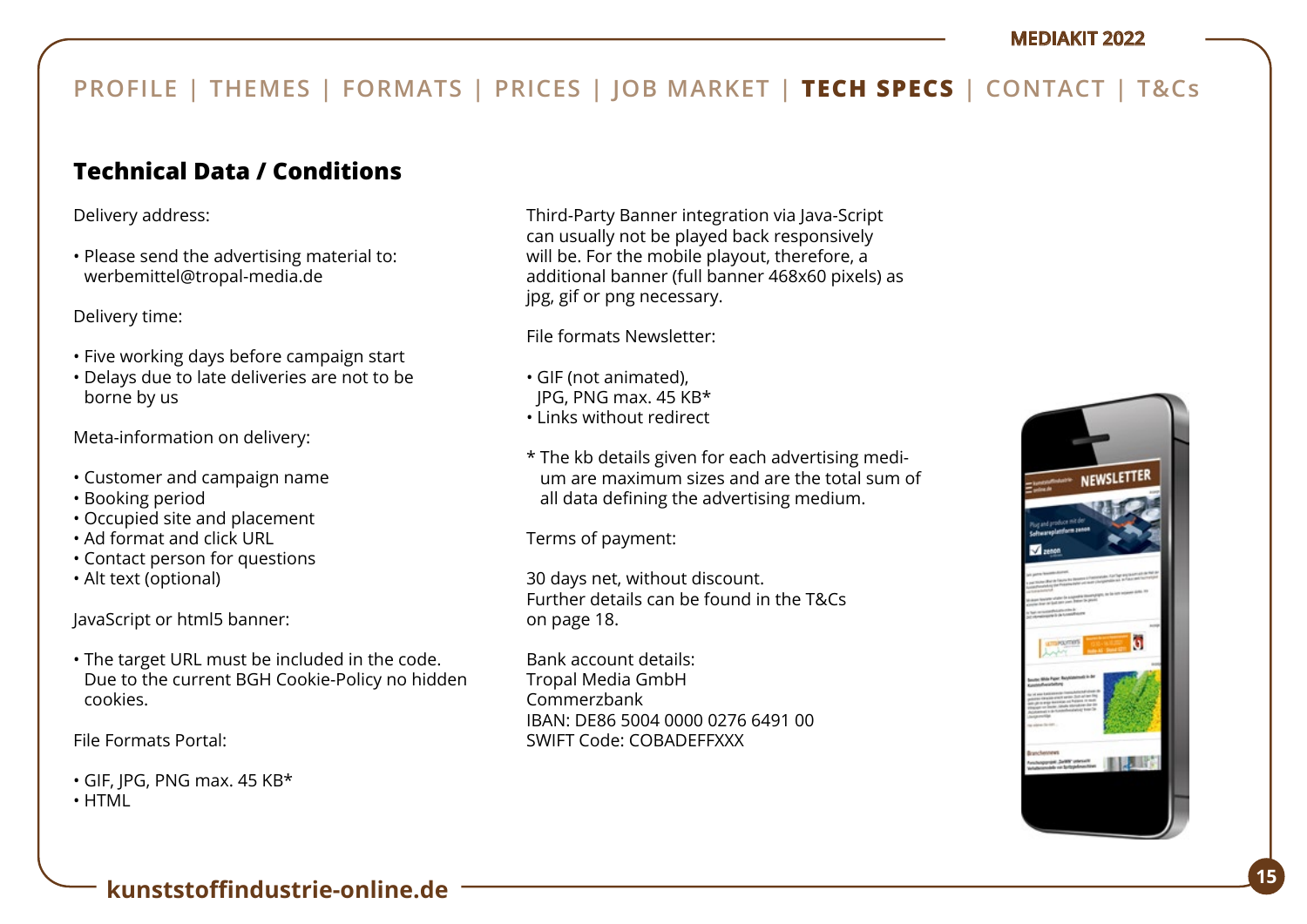## **PROFILE | THEMES | FORMATS | PRICES | JOB MARKET | TECH SPECS | CONTACT | T&Cs**

**Ronny Schumann**  Publishing Director Digital Media

Phone: +49 6196 / 77 97-202 Mobile: +49 151 / 11 64 51 31 Email: ronny.schumann@tropal-media.de



**Susanne Woggon**  Chief Editor Digital Media

Phone: +49 6196 / 77 97-201 Mobile: +49 177 / 78 72 436 Email: susanne.woggon@tropal-media.de



**Patricia Winck** Administrative Assistence

Phone: +49 6196 / 77 97-200 Email: patricia.winck@tropal-media.de

**Newsdesk / editorial team** Phone: +49 6196 / 77 97-200 Email: redaktion@kunststoffindustrie-online.de **Roland Thomé** Senior Key Account Manager

Phone: +49 6227 / 85 97 893 Mobile: +49 175 / 41 37 567 Email: roland.thome@tropal-media.de



**Camilla Oberschelp** Editorial Assistant Phone: +49 6196 / 77 97-200 Email: camilla.oberschelp@tropal-media.de



**Hülya Akgün**  Design & Layout Email: design@tropal-media.de



**<sup>16</sup> kunststoffindustrie-online.de**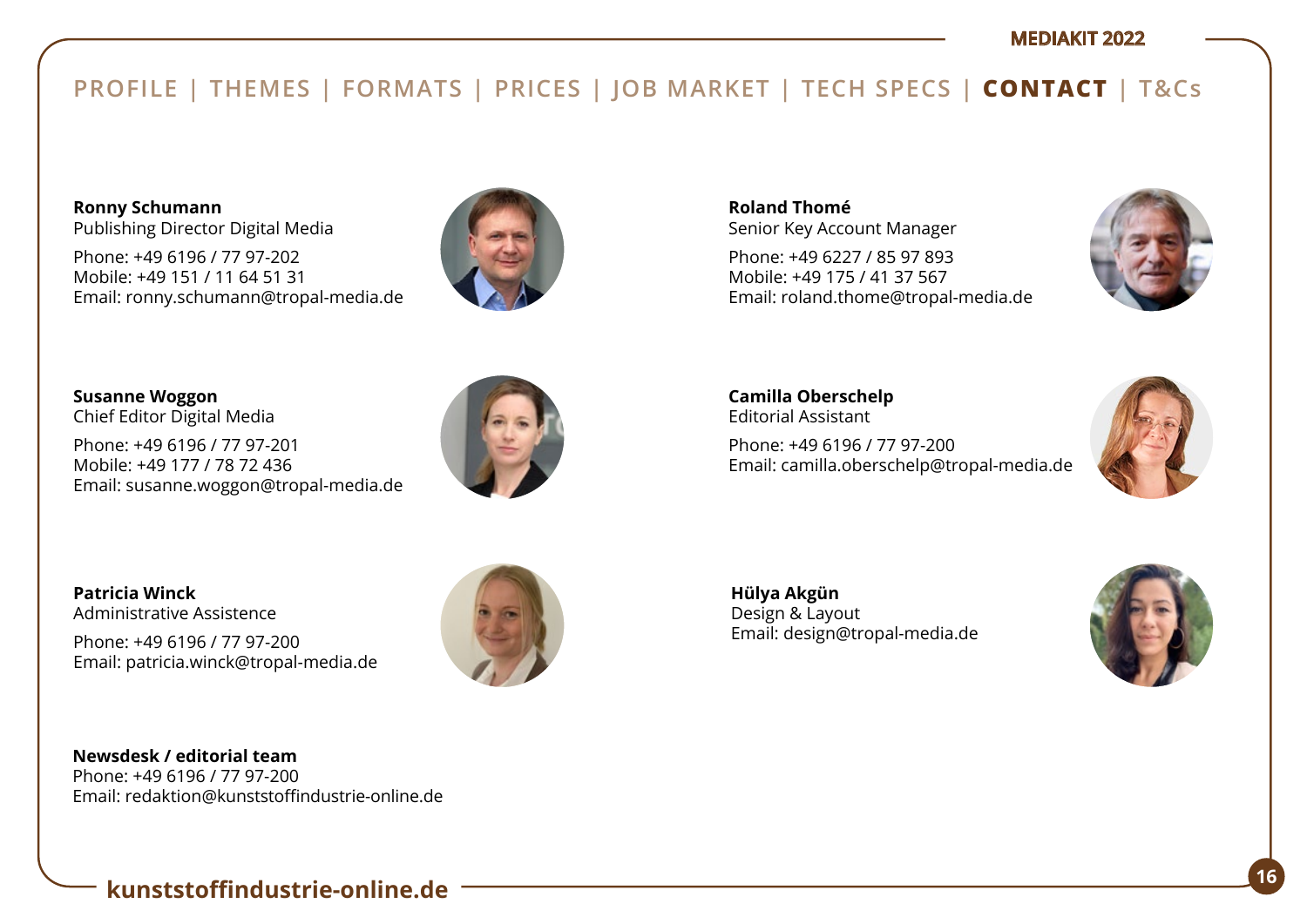## **Tropal Media is the online-first B2B specialist publisher. Our portfolio for your success in communication:**



#### **Pharmaceutical Industry**

pharmaindustrie-online.de is the online-first information portal for the pharmaceutical industry with focus on pharmaceutical production, management & technology.



#### **Chemical Industry**

chemieproduktion-online.de is the online-first information portal for the whole world of chemical industry with focus on chemical production and logistics.



#### **Food & Beverage Production**

lebensmittelverarbeitungonline.de (short LMV-online.de) is the online-first information portal for the food & beverage production.



#### **Electrical Engineering Automation Digitalisation**

elektro-automatisierung-digital.de (short EAD-portal.de) is the online-first information portal for electrical engineering, automation and digitalization in industrial production.



#### **Global Production**

industrial-productionworldwide.com is the Englishspeaking online-first information portal for the international production and serves the entire thematic range of the industrial production.

Find out more: **www.pharmaindustrieonline.de**

Find out more: **www.chemieproduktiononline.de**

Find out more: **www.LMV-online.de** Find out more: **www.EAD-portal.de**

Find out more: **www.industrial-productionworldwide.com**